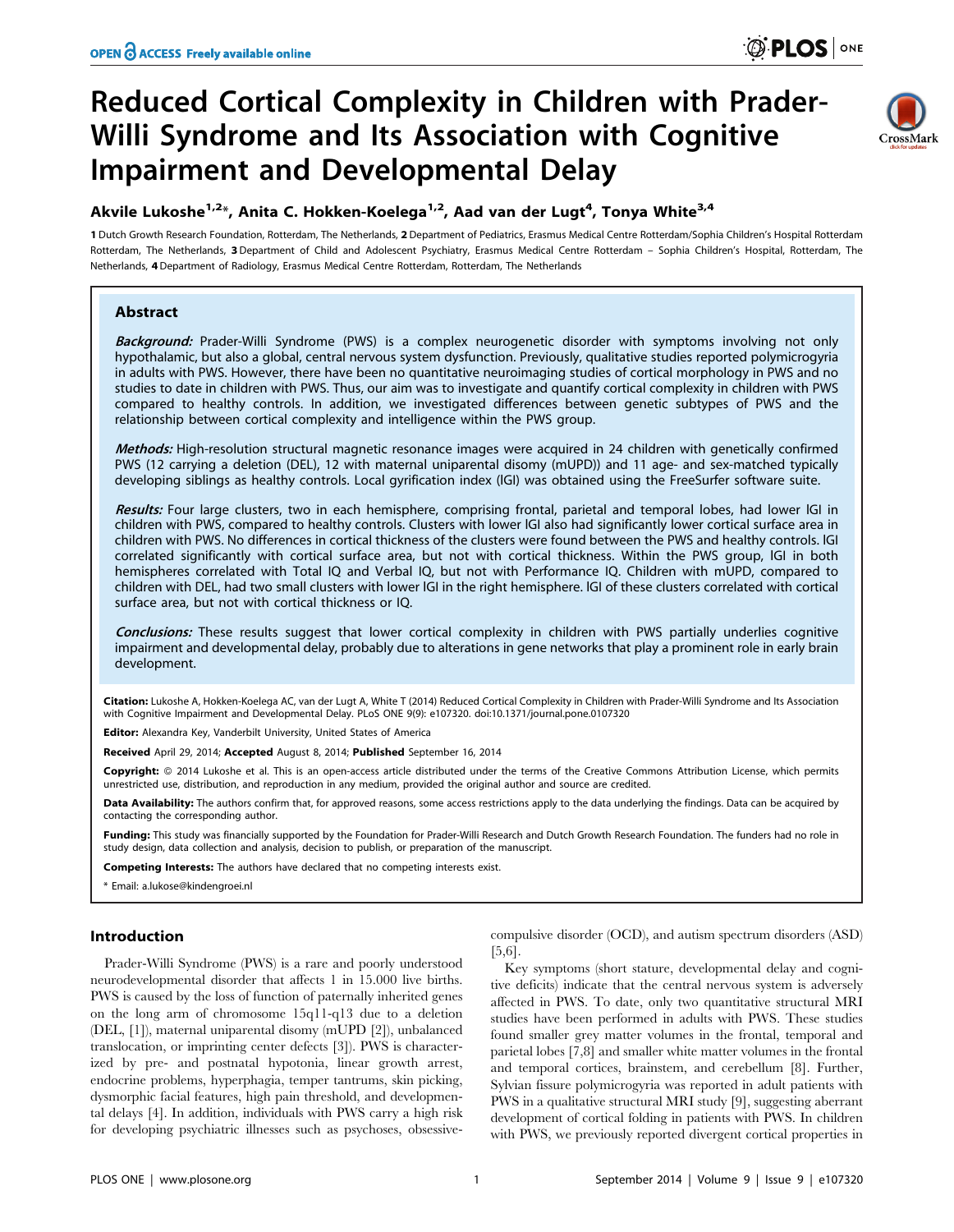children with DEL and mUPD, with smaller cortical surface area in children with DEL, but not in children with mUPD, and increased cortical thickness, larger cortical surface cerebrospinal fluid (CSF), and enlarged lateral ventricles in children with mUPD, but not in those with DEL, which could possibly reflect excessive pruning or early cortical atrophy [10]. Since neuronal migration and the resulting cortical thickness, number of cortical columns, cortical surface area, neuronal growth and establishment of cortico-cortical connections are probable underlying factors contributing to gyrification [11-13], it is plausible that aberrant early brain development and neuronal migration in children would lead to deviant cortical folding patterns in children with PWS.

Cortical complexity can be quantified using a number of different techniques, including two [11] and three ([14–16] dimensional approaches. One novel 3-D approach is the local gyrification index (lGI) [16]. lGI is the ratio between the total surface area of the brain that includes the buried sulcal regions and the pial surface area over the perimeter of the brain within a defined spherical region of interest [16]. The gyrification index is thought to reflect both intra-cortical organization [11] as well as cortico-cortical connectivity [13]. Higher complexity has been shown to be associated with higher cognitive functioning [11]. However, increased gyrification [17] and polymicrogyria [18] has also been reported in patients with autism and adolescents at high genetic risk for schizophrenia who later developed the disorder [19]. In contrast, low gyrification has been associated with mental retardation [20], dyslexia [21], early-onset schizophrenia [22] and velo-cardio-facial syndrome [23], although in the latter increased gyrification was reported as well [24]. Cortical complexity appears to be related not only to cognitive functioning, but also to psychopathology or high-risk states.

In the current study, we explored the cortical complexity in children with PWS by employing the lGI. We hypothesized that children with PWS would show lower cortical complexity, as reported in individuals with mental retardation [20]. Based on our previous data, we expected different gyrification patterns in children with DEL and mUPD, as they also differed in global measures of cortical thickness and cortical surface area [10]. Finally, we investigated whether lower cortical complexity in the PWS group correlated with the Verbal and Performance Intelligence quotient (IQ) of these children, as higher Verbal IQ was reported in children with mUPD compared to those with DEL [25]. Children with mUPD, prior to start of treatment with growth hormone, have lower Performance IQ than those with DEL, but this difference disappears after 4 years of treatment [26].

#### Methods

The study population consisted of 29 randomly invited children with PWS who participate in the Dutch Cohort Study [27]. Patients fulfilled the following criteria 1) genetically confirmed PWS; 2) age 6 to 19 years; 3) no history of neurological disorders and 4) no history of psychotropic medication. All children were treated with biosynthetic human growth hormone with the dose of 1 mg/m<sup>2</sup> /day at the time of the study.

Eleven age- and sex-matched, typically developing siblings were included as a control group, fulfilling the following inclusion criteria: 1) age 6 to 19 years; 2) no history of neurological disorders and 3) no history of psychotropic medication.

This study was approved of the Medical Ethical Committee of the Erasmus University Medical Centre in Rotterdam, the Netherlands. Written informed consent was obtained in all cases from the caregivers and children older than 12 years of age.

Informed assent was obtained in children younger than 12 years of age.

#### Intelligence assessment

For children younger than 7 years, a short form of four subtests (Vocabulary and Similarities (verbal IQ subtests), Block design, and Picture arrangement (performance IQ subtests)) of the Wechsler Preschool and Primary Scale of Intelligence-Revised, Dutch version (WPPSI-R) was used. For children over 7 years, a short form of four subtests (Vocabulary, Similarities (verbal IQ subtests), Block design, and Picture arrangement (performance IQ subtests)) of the Wechsler Intelligence Scale for Children-Revised, Dutch version (WISC-R) was used [28]. Total IQ score was calculated according to an equation based on a normative Dutch outpatient population reference (total  $IQ = 45.3+2.91$  xvocabulary standard score +  $2.50 \times$ block design standard score), combining both WISC-R and WPPSI-R scores [29].

#### MRI acquisition

Prior to the MRI scan, all children successfully completed the mock scanner protocol [30]. One of the caregivers was allowed to stay in the MRI suite, close to the child. Imaging was performed on a 3T MRI scanner (750 Discovery, General Electric, Milwaukee, USA), using a dedicated eight-channel head coil. Head motion was minimized by soft cushions between the headphones and head coil and children could view a cartoon during the structural MRI session. Following a 3-plane localizing and coil intensity calibration scans, a high-resolution T1-weighted inversion recovery fast spoiled gradient recalled (IR-FSPGR) sequence was obtained with the following parameters:  $TR = 10.3$  ms,  $TE = 4.2$  ms,  $TI = 350$  ms,  $NEX = 1$ , flip angle =  $16^\circ$ , readout bandwidth = 20.8 kHz, matrix 256×256, imaging acceleration factor of 2, and an isotropic resolution of  $0.9\times0.9\times0.9$  mm<sup>3</sup> [30]. T1 sequence duration was 5 min and 40 seconds. All MRI images were reviewed by a qualified radiologist (A. V. D. L.) within 2 weeks after the MRI image acquisition. No gross brain abnormalities were identified.

#### Data Preprocessing and Segmentation

Five children with PWS were excluded from the MRI analysis due to motion artifacts and/or failure of proper pial and white surface reconstruction by FreeSurfer (see below). This left 24 eligible patients for analysis (12 children with DEL, 12 children with mUPD). All healthy controls had good quality MRI data.

Cortical reconstruction and volumetric segmentation was performed with the FreeSurfer 5.3 image analysis suite ([http://](http://surfer.nmr.mgh.harvard.edu/) [surfer.nmr.mgh.harvard.edu/](http://surfer.nmr.mgh.harvard.edu/)). The technical details of these procedures are described elsewhere [31-33]. Briefly, this processing includes motion correction [34], removal of non-brain tissue [32,35], automated Talairach transformation, segmentation of the subcortical white matter and deep grey matter volumetric structures [33,35], intensity normalization [36], automated topology correction [37]. Parcellation of the cerebral cortex into units was performed based on gyral and sulcal structure [38]. FreeSurfer morphometric procedures have been demonstrated to show good test-retest reliability across scanner manufacturers and across field strengths [39]. All FreeSurfer outputs were manually reviewed by a trained researcher who was blinded to the patient data (A. L.) and manual edits were performed where needed to improve the white and pial surface reconstruction.

Cortical surface extracted in the native space of the images was used for the creation of an outer surface, which served as a basis for the lGI calculation. Calculations were performed using Matlab R2011b (Mathworks, Natick, MA). A spherical region of interest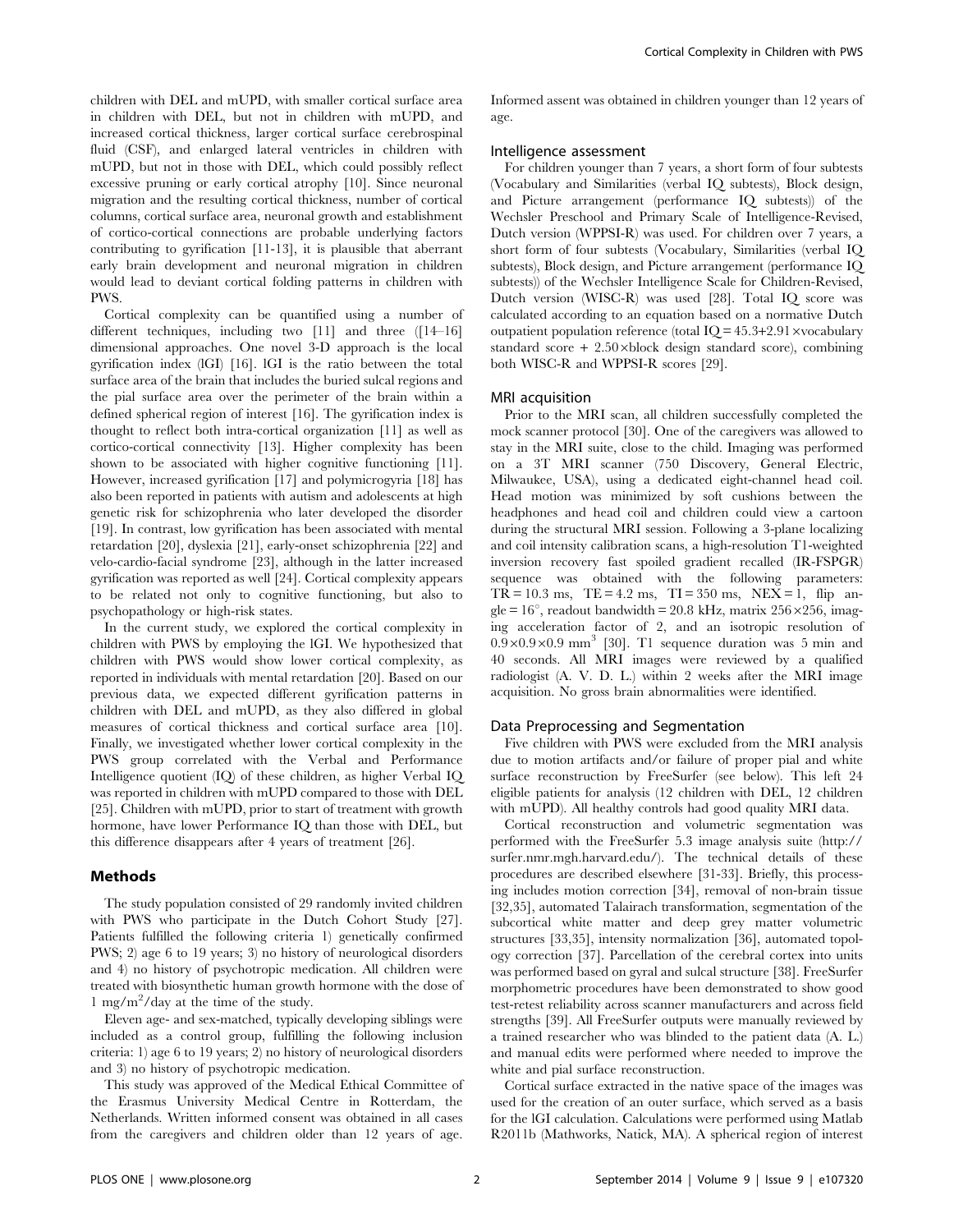with a radius of 25 mm was delineated on the outer surface, and its corresponding region of interest on the cortical surface was identified using a matching algorithm [40]. This process was repeatedly iterated with largely overlapping regions of interest, resulting in cortical maps of gyrification for subsequent statistical comparisons [40].

#### Statistical analysis

General linear model implemented in QDEC (FreeSurfer, v5.3) was used to investigate differences in lGI (smoothing factor 5 mm) in children with PWS and healthy controls at each vertex of the surface  $(p<0.05)$ . Left and right hemispheres were tested separately. We accounted for age effects, as it has been shown that lGI decreases with age from early childhood [41]. To correct for vertex-by-vertex multiple comparisons, Monte Carlo cluster simulation with 10,000 iterations and cluster analysis was performed to identify the clusters of significant cortical complexity  $(p<0.05)$ . All results are reported after Monte Carlo correction, unless otherwise indicated.

The properties of the significant clusters after the correction for multiple comparisons were further explored. The cortical surface area and cortical thickness information of the clusters was exported from QDEC to SPSS (version 20, IBM Corporation, Armonk, NY, USA). Nonparametric Mann-Whitney U-tests were performed to investigate the group differences in cortical surface area/cortical thickness of the clusters.

Spearman's rho correlations were used to estimate the relationships between lGI and cortical surface area/cortical thickness in children with PWS and healthy controls, as well as the relations between lGI and IQ in children with DEL and those with mUPD. Fisher's r-to-z transformations were performed to investigate the differences between the groups (PWS vs. HC or DEL vs. mUPD), and if no differences were found, groups were combined for further analyses.

## Results

Clinical data are presented in Table 1. No significant differences were found in age, handedness, and gender distribution among groups. Furthermore, there were no differences in IQ or age at the start of growth hormone treatment. Two children in the mUPD group were diagnosed with an autism spectrum disorder. None of the children had a history of treatment with psychotropic medication.

#### lGI in PWS and healthy controls

Differences in lGI between children with PWS and healthy controls are presented in Figure 1 and Table 2. In the left hemisphere, two clusters (LH-1 and LH-2) were found to have significantly lower lGI in children with PWS. LH-1 ( $p<.0001$ ) included a relatively large cortical area, comprising precentral, postcentral and paracentral gyri, superior frontal gyrus, caudal middle frontal, superior parietal, supramarginal gyrus, medial and lateral orbitofrontal gyri, precuneus, anterior and posterior cingulate gyri (Table 2). LH-2  $(p<.001)$  included rostral middle frontal gyrus, pars opercularis, pars triangularis, insula, superior, middle and transverse temporal gyri. In the right hemisphere, two clusters (RH-1 and RH-2) were identified with significantly lower gyrification in children with PWS. RH-1  $(p<.0001)$  comprised the precentral, postcentral and paracentral gyri, superior frontal gyrus, middle frontal gyrus, precuneus, caudal anterior, posterior and isthmus cingulate gyri, lingual gyrus, fusiform gyrus, parahippocampal gyrus and entorhinal gyrus (Table 2). RH-2  $(p<.001)$ included inferior parietal gyrus, middle and superior temporal gyri, and the banks of superior temporal sulcus (Table 2).

|                                | <b>PWS</b>     |                | Control      | p value |
|--------------------------------|----------------|----------------|--------------|---------|
|                                | <b>DEL</b>     | mUPD           |              |         |
| Age (years)                    | 12.6(3.2)      | 11.5(4.0)      | 11.7(2.7)    | .60     |
| Age range (years)              | $6.7 - 17.0$   | $6.1 - 18.4$   | $7.1 - 15.8$ |         |
| Sample size (N)                | 12             | 12             | 11           | .97     |
| Gender                         |                |                |              | .14     |
| Male                           | 5              | 4              | 8            |         |
| Female                         | $\overline{7}$ | 8              | 3            |         |
| Handedness (N)                 |                |                |              |         |
| Left                           | $\overline{2}$ | $\mathbf{1}$   | $\mathbf{1}$ |         |
| Right                          | 10             | 9              | 10           |         |
| Ambidextrous                   | $\mathbf 0$    | $\overline{2}$ | $\mathbf{1}$ |         |
| Age at start of GH treatment   | 5.8(2.9)       | 4.8(2.5)       |              | .42     |
| <b>Total IQ Score</b>          | 70.0 (15.8)    | 70.1(16.1)     |              | .95     |
| Vocabulary subtest SS          | 4.4(3.4)       | 4.6(3.8)       |              | 1.0     |
| Block design subtest SS        | 4.8(2.7)       | 4.6(2.6)       |              | .84     |
| <b>Psychiatric history</b>     | 0              | $2^*$          |              |         |
| Use of Psychotropic medication | $\mathbf 0$    | $\mathbf{0}$   |              |         |

#### Table 1. Demographic data of the participant.

Data expressed as mean (SD) or number. PWS – Prader-Willi Syndrome; DEL – deletion; mUPD – maternal uniparental disomy; SD – standard deviation; SS – standard score. No significant differences were found in either age or gender distribution across groups.

\* Two children diagnosed with Autism Spectrum Disorder prior to MRI scan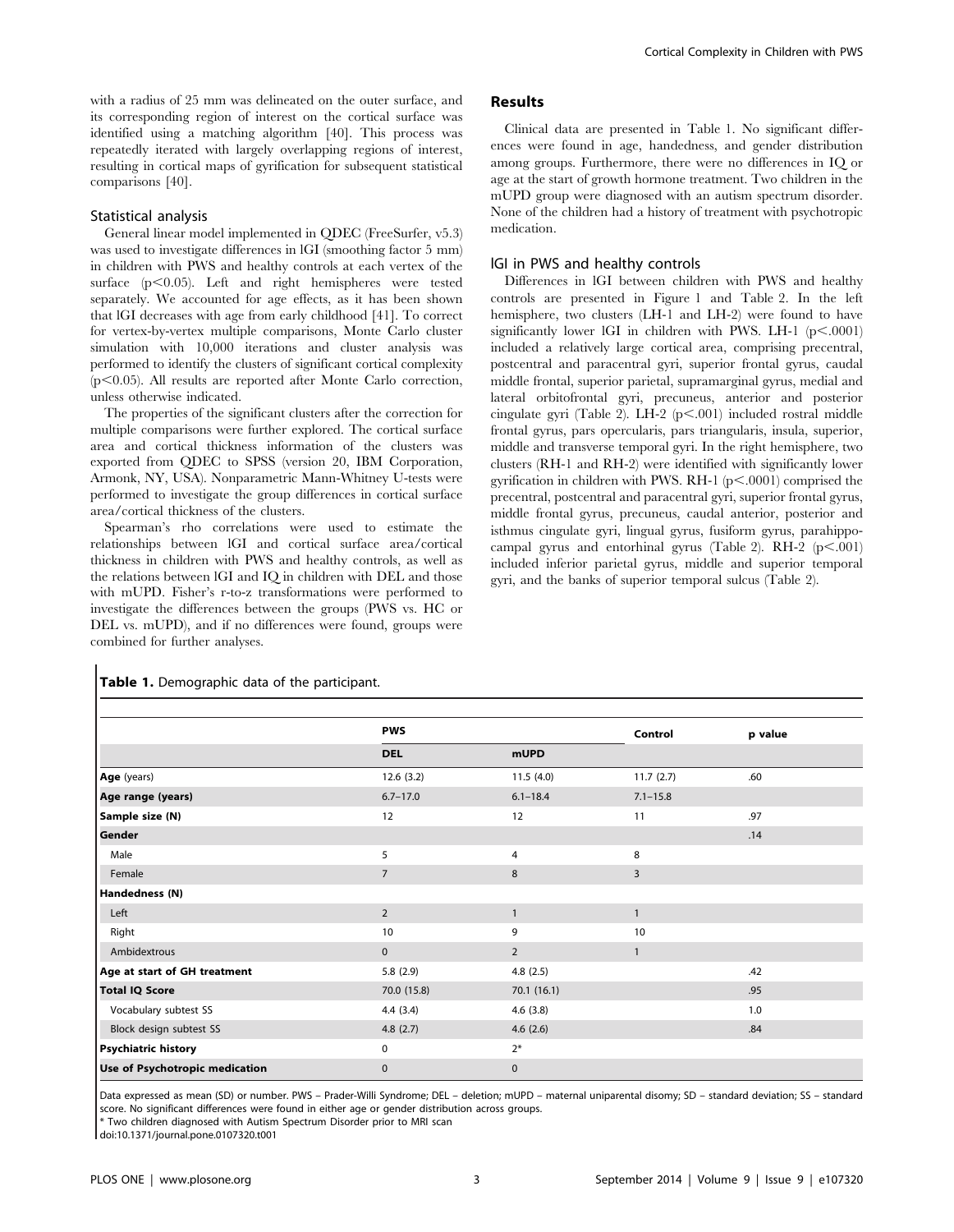

Figure 1. Differences in lGI between children with PWS and healthy controls. Top row: left hemisphere (LH). Bottom row: right hemisphere (RH). We found lower lGI in children with PWS, compared to healthy controls (areas indicated in light blue,  $p<$ 0001, after correction for multiple testing). Results are corrected for age. doi:10.1371/journal.pone.0107320.g001

## Cortical surface area and cortical thickness in PWS and healthy controls

Smaller cortical surface area was found in children with PWS, compared to healthy controls in all four lGI clusters (left: LH-1:  $p = .006$ , LH-2:  $p = .001$ ; right: RH-1:  $p = .004$ , RH-2:  $p = .008$ ) (Table 3).

No differences in cortical thickness between children with PWS and healthy controls were found within the clusters (Table 3).

## Relation between lGI and cortical surface area as well as cortical thickness

No differences were found regarding groups' relationships between IGI and cortical surface area (Fisher's r-to-z: LH-1:  $z = -$ 1.49, ns; LH-2:  $z = -.45$ , ns; RH-1:  $z = .50$ , ns; RH-2:  $z = -.07$ , ns), and cortical thickness (Fisher's r-to-z: LH-1:  $z = -0.79$ , ns; LH-2:  $z = -.60$ , ns; RH-1:  $z = -.06$ , ns; RH-2: rho = -.70, ns) therefore PWS and healthy control groups were combined for further analyses (Table 3).

lGI correlated positively with cortical surface area within these clusters (LH-1: rho = .75, p $\leq$ .0001; LH-2: rho = .77, p $\leq$ .001; RH-1: rho = .86, p $\leq$ .0001; RH-2: rho = .72, p $\leq$ .0001).

lGI negatively correlated with cortical thickness within only one cluster in the right hemisphere (LH-1:  $rho = -0.07$ , ns; LH-2: rho = .25, ns; RH-1: rho =  $-.08$ , ns; RH-2: rho =  $-.38$  (p $< .05$ )

## Relation between lGI and IQ measures in children with PWS

No differences were found between DEL and mUPD relation between lGI and Total, Verbal and performance IQ, therefore subtypes were combined for further analyses (Table S1).

Correlations between lGI and total, performance and verbal IQ in children with PWS are reported in Table 4. In the left hemisphere, lGI of LH-1, comprising mainly frontal areas, was positively correlated with total IQ (p<.05), verbal IQ (p<.01), but not with performance IQ (ns). lGI of LH-2 was positively correlated with verbal IQ only  $(p<.05)$ . In the right hemisphere, lGI of RH-1, comprising mainly frontal areas, was positively associated with verbal IQ  $(p<.05)$ , but not with total IQ or performance IQ. No relation was found between lGI of RH-2 and IQ scores.

We further explored which brain areas within the LH-1 and RH-1 clusters showed an association between lGI and IQ (Table S2 and Table S3, for left and right hemisphere, respectively). Within the LH-1, a strong correlation with total IQ was found in precentral and postcentral gyri  $(p<.01$  and  $p<.05$ , respectively), superior parietal gyrus (p $\leq$ .01), caudal middle frontal gyrus (p $\leq$ .01), rostral middle frontal  $(p<.05)$ , superior frontal  $(p<.01)$ , precuneus (p<.05) and pars triangularis (p<.05). Verbal IQ was strongly associated with precentral (p $\leq$ .01), postcentral (p $\leq$ .01) and paracentral (p<.05) gyri, superior parietal gyrus (p<.01), caudal middle frontal gyrus (p $\leq$ .01), rostral middle frontal (p $\leq$ .01), superior frontal ( $p<.01$ ), precuneus ( $p<.01$ ), pars opercularis ( $p$ <.05), and pars triangularis ( $p$ <.05). Performance IQ was associated with the lGI of precentral gyrus  $(p<.05)$ , only.

Within the LH-2, lGI of fusiform gyrus  $(p<.05)$  and pericalcarine ( $p<.05$ ) positively correlated with performance IQ. No associations were found with Total or Verbal IQ.

In the right hemisphere (Table S3), a positive association between IGI and total IQ was found in precentral  $(p<.01)$ , postcentral ( $p<.01$ ), and paracentral ( $p<.05$ ) gyri, caudal middle frontal (p $\leq$ .01) and superior frontal gyri (p $\leq$ .05). Verbal IQ was positively associated with IGI in precentral  $(p<.01)$ , postcentral  $(p<.05)$  and paracentral gyri  $(p<.05)$ , caudal middle frontal gyrus

Table 2. Clusters with lower gyrification in children with PWS compared to healthy controls.

| lGI<br>  Cluster | <b>Cluster includes</b>                                                                                                                                                                                                                                                                                                                   | <b>Talairach</b><br>coordinates (x, y, z) | Cluster<br>size $(mm2)$ | p value* |
|------------------|-------------------------------------------------------------------------------------------------------------------------------------------------------------------------------------------------------------------------------------------------------------------------------------------------------------------------------------------|-------------------------------------------|-------------------------|----------|
| $LH-1$           | Precentral, postcentral, paracentral, superior frontal, superior parietal, caudal middle frontal,<br>rostral middle frontal, supramarginal, medial and lateral orbitofrontal, precuneus, anterior and<br>posterior cinquiate, isthmus cinquiate, pars trianquiaris, pars opercularis, insula, superior,<br>middle and transverse temporal | $(-36.8, -18.3, 64.5)$                    | 28169.3                 | < .0001  |
| LH-2             | Pericalcarine, parahippocampal, lingual, fusiform                                                                                                                                                                                                                                                                                         | $(-21.4, -61.3, 8.9)$                     | 3515.7                  | < 0.001  |
| RH-1             | Precentral, postcentral, paracentral, supramarginal, superior frontal, rostral and caudal<br>middle frontal, precuneus, cuneus, caudal anterior and posterior cingulate, isthmus cingulate,<br>lingual, fusiform, parahippocampal, entorhinal, pericalcarine                                                                              | $(9.4, -50.8, 47.8)$                      | 22246.5                 | < .0001  |
| RH-2             | Inferior parietal, middle and superior temporal, banks of superior temporal sulcus                                                                                                                                                                                                                                                        | $(45.9, -43.8, 7.5)$                      | 4669.8                  | < 0.0001 |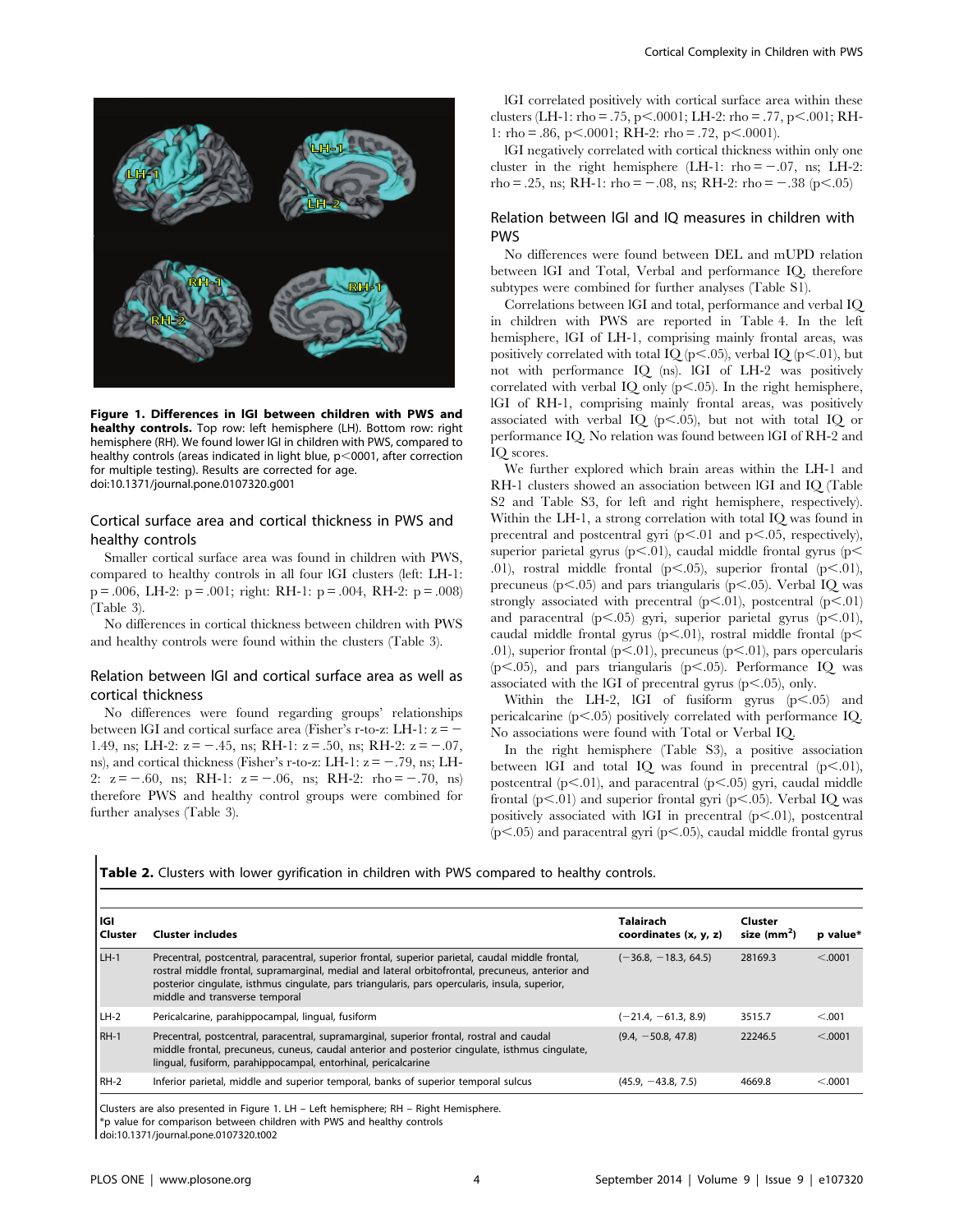| rho (p value)<br>Mean (SD)<br>2.77 (.099)<br>2.57 (.136)<br>2.92 (.139)<br>2.64 (.129)<br>Control<br>Control<br><b>Cortical Thickness</b><br>rho (p value)<br>Mean (SD)<br>3.00 (.181)<br>2.81 (.173)<br>2.44 (.207)<br>2.62 (.136)<br><b>PWS</b><br><b>PWS</b><br>Correlation with IGI <sup>1</sup><br>Between groups Fisher's r-to-z<br>$.77$ ( $p<.0001$ )<br>75 (p<.0001).<br>.86(p < 0001)<br>.72 (p < .0001)<br>rho (p value)<br>z (p value)<br>p value<br>p < 01<br>p<.01<br>p < 01<br>p<.01<br>40139 (4064)<br>31278 (2662)<br>rho (p value)<br>Mean (SD)<br>4914 (437)<br>7006 (935)<br>Control<br>Control<br><b>Cortical Surface Area</b><br>35567 (3828)<br>27724 (2947)<br>rho (p value)<br>Mean (SD)<br>4171 (518)<br>6065 (724)<br><b>PWS</b><br><b>PWS</b><br><b>IGI</b> cluster<br>RH-2<br>ΞĤ<br>FH-T<br>玉 | p value<br>-26<br>8 | Correlation with IGI <sup>1</sup><br>rho (p value)<br>$-07$ (ns)<br>25 (ns) |
|----------------------------------------------------------------------------------------------------------------------------------------------------------------------------------------------------------------------------------------------------------------------------------------------------------------------------------------------------------------------------------------------------------------------------------------------------------------------------------------------------------------------------------------------------------------------------------------------------------------------------------------------------------------------------------------------------------------------------------------------------------------------------------------------------------------------------|---------------------|-----------------------------------------------------------------------------|
|                                                                                                                                                                                                                                                                                                                                                                                                                                                                                                                                                                                                                                                                                                                                                                                                                            |                     |                                                                             |
|                                                                                                                                                                                                                                                                                                                                                                                                                                                                                                                                                                                                                                                                                                                                                                                                                            |                     |                                                                             |
|                                                                                                                                                                                                                                                                                                                                                                                                                                                                                                                                                                                                                                                                                                                                                                                                                            |                     |                                                                             |
|                                                                                                                                                                                                                                                                                                                                                                                                                                                                                                                                                                                                                                                                                                                                                                                                                            |                     |                                                                             |
|                                                                                                                                                                                                                                                                                                                                                                                                                                                                                                                                                                                                                                                                                                                                                                                                                            | 49                  | $-0.08$ (ns)                                                                |
|                                                                                                                                                                                                                                                                                                                                                                                                                                                                                                                                                                                                                                                                                                                                                                                                                            | 22                  | –.38 (p<.05)                                                                |
|                                                                                                                                                                                                                                                                                                                                                                                                                                                                                                                                                                                                                                                                                                                                                                                                                            |                     |                                                                             |
|                                                                                                                                                                                                                                                                                                                                                                                                                                                                                                                                                                                                                                                                                                                                                                                                                            |                     | Between groups Fisher's r-to-z                                              |
|                                                                                                                                                                                                                                                                                                                                                                                                                                                                                                                                                                                                                                                                                                                                                                                                                            |                     | z (p value)                                                                 |
| $.26$ (ns)<br>$-.06$ (ns)<br>$-1.49$ (ns)<br>88 (p<.0001)<br>.64 (p<.01)<br>E                                                                                                                                                                                                                                                                                                                                                                                                                                                                                                                                                                                                                                                                                                                                              |                     | $-.79$ (ns)                                                                 |
| $.30$ (ns)<br>.06 (ns)<br>$-45$ (ns)<br>.76 (p < .01)<br>$.67$ (p< $.0001$ )<br>LH-2                                                                                                                                                                                                                                                                                                                                                                                                                                                                                                                                                                                                                                                                                                                                       |                     | $-0.60$ (ns)                                                                |
| $.03$ (ns)<br>$-21$ (ns)<br>.50 (ns)<br>.74 (p<.05)<br>$.82~{\rm (p< .0001)}$<br>$F-1$                                                                                                                                                                                                                                                                                                                                                                                                                                                                                                                                                                                                                                                                                                                                     |                     | $-.06$ (ns)                                                                 |
| $-.12$ (ns)<br>$-39$ (ns)<br>$-07$ (ns)<br>$.60 (p = .051)$<br>58(p<.01)<br>RH-2                                                                                                                                                                                                                                                                                                                                                                                                                                                                                                                                                                                                                                                                                                                                           |                     | $-.70$ (ns)                                                                 |

combined sample. Bottom: ICl correlated with cortical surface area, but not cortical thickness in PWS and healthy controls. No differences between the groups were found in their relationship between ICl and cortical surfac combined sample. Bottom: IGI correlated with cortical surface area, but not cortical thickness in PWS and healthy controls. No differences between the groups were found in their relationship between IGI and cortical surfac cortical thickness. LH – Left hemisphere; RH – Right Hemisphere; SD – standard deviation, rho –Spearman's rho.

1Correlations were calculated in total group (PWS + HC)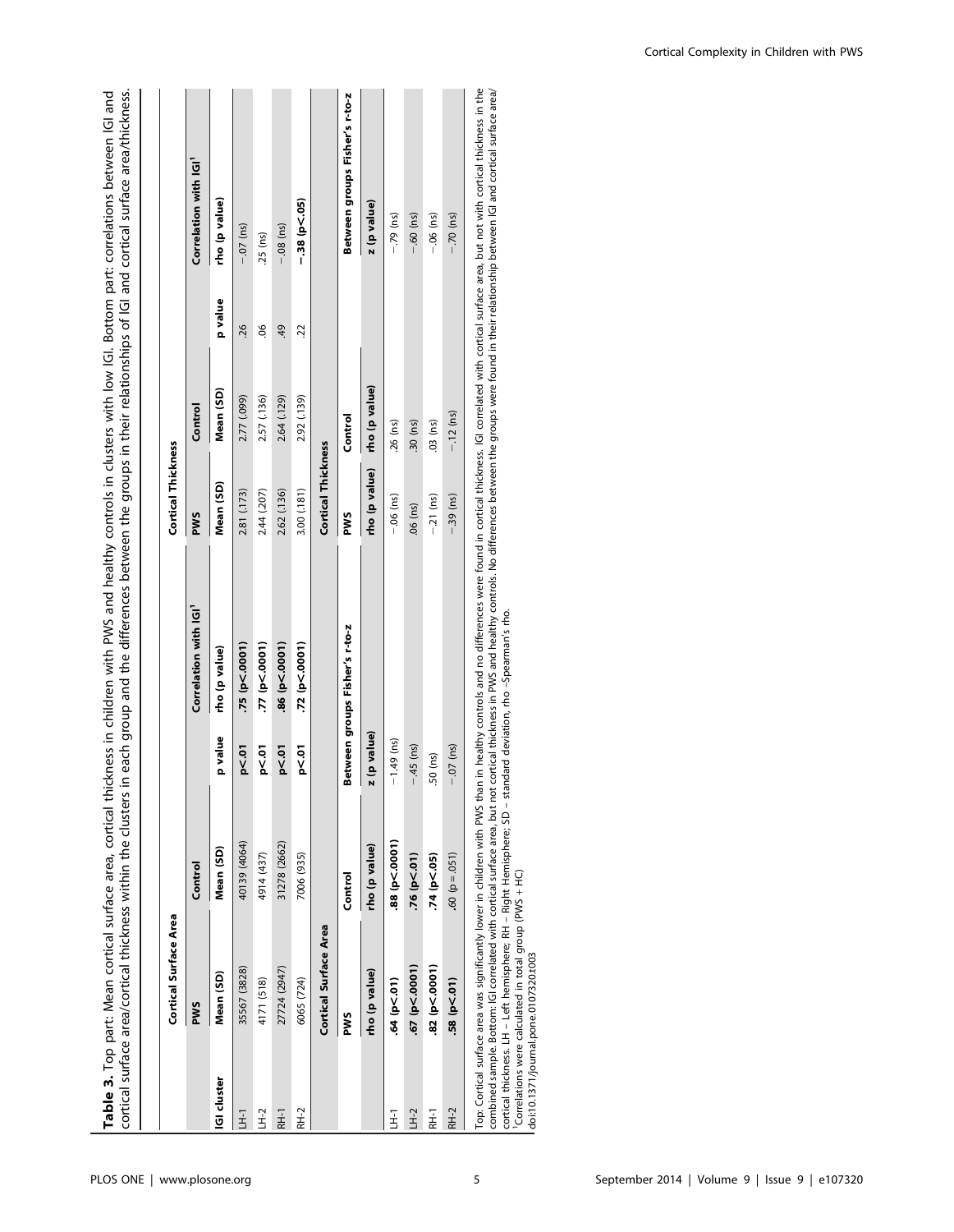| IGI cluster | <b>Total IQ</b> |         | Verbal IQ |         | Performance IQ |         |  |
|-------------|-----------------|---------|-----------|---------|----------------|---------|--|
|             | rho             | p value | rho       | p value | rho            | p value |  |
| LH-1        | .44             | .033    | .50       | .013    | .30            | .15     |  |
| LH-2        | .36             | .08     | .47       | .022    | .20            | .36     |  |
| <b>RH-1</b> | .36             | .08     | .42       | .044    | .23            | .28     |  |
| <b>RH-2</b> | .07             | .76     | .11       | .63     | .05            | .82     |  |

Table 4. Correlations between gyrification index in left and right hemispheres and IQ in children with PWS.

LH – Left hemisphere; RH – Right Hemisphere; SD – standard deviation, rho –Spearman's rho. doi:10.1371/journal.pone.0107320.t004

 $(p<.001)$  and superior frontal  $(p<.05)$ . Performance IQ was associated with IGI in precentral gyrus  $(p<.05)$ , and caudal middle frontal gyrus ( $p<.05$ ).

In the right hemisphere, within the RH-2, lGI of inferior parietal gyrus correlated positively with Total IQ  $(p<.05)$  and verbal IQ  $(p<.05)$ .

#### Differences in lGI between children with DEL and mUPD

No differences in lGI between children with DEL and mUPD were found in the left hemisphere. In the right hemisphere, two clusters were found with significantly smaller lGI values in children with mUPD compared to those with DEL (Table 5). Cluster RH-3  $(p<.001)$  comprised right precentral gyrus, pars triangularis, pars opercularis and insula. RH-4  $(p<.01)$  comprised pericalcarine, cuneus, lingual, and lateral occipital gyri.

RH – Right Hemisphere.

\* p value for comparison between children with PWS and healthy controls

The cortical surface area within RH-3 and RH-4 clusters did not significantly differ between children with DEL and those with mUPD (Table 6). Cortical thickness was greater in children with mUPD within RH-3 ( $p = .05$ ), but not within RH-4, compared to children with DEL.

No differences were found regarding subtypes' relationships between lGI and cortical surface area (Fisher's r-to-z: RH-3:  $z = -$ .05, ns; Rh-4:  $z = -.38$ , ns), and cortical thickness (Fisher's r-to-z: RH-3:  $z = .71$ , ns; RH-4:  $z = -.96$ , ns) therefore DEL and mUPD subtypes were combined for further analyses (Table 6).

lGI of both clusters significantly correlated with cortical surface area (RH-3: rho = .47, p $\lt$ .05; RH-4: rho = .66, p $\lt$ .0001), but not with cortical thickness (RH-3: rho  $= -.10$ , ns; RH-4: rho  $= -.24$ , ns).

No significant correlations were observed between lGI of these clusters and Verbal, Performance or Total IQ.

#### Discussion

This is the first study investigating cortical complexity in children with PWS. We hypothesized that children with PWS would have lower gyrification compared to healthy controls, as it has been reported in individuals with mental retardation [20]. Furthermore, we expected that within the PWS group, children with DEL and mUPD would show divergent gyrification patterns, as they also differed in global measures of cortical thickness and cortical surface area [10]. We found that children with PWS had lower lGI in mainly the frontal, but also in the temporal and parietal lobes. Cortical areas with low lGI were characterized by lower cortical surface area, but normal cortical thickness in children with PWS. Furthermore, lower gyrification in the frontal lobes correlated with lower IQ in children with PWS. Compared to children with DEL, children with mUPD had lower lGI in two small clusters in the right hemisphere, comprising precentral gyrus, pars triangularis, pars opercularis and insula, cuneus, lingual, and lateral occipital gyri. No differences were found between the subtypes in cortical surface area of these clusters. Children with mUPD had larger cortical thickness in a cluster comprising the right inferior frontal gyrus and insula, in concert with our previous study, were we reported larger global cortical thickness in children with mUPD [10]. Also in these clusters, significant correlation was found between lGI and cortical surface area, but not with cortical thickness.

We found lower cortical gyrification in the fronto-temporoparietal cortical areas in children with PWS, irrespective of the genetic subtype. Interestingly, most areas with smaller lGI, in combination with smaller cortical surface area, were identified bilaterally, indicating aberrant global developmental processes. Our results are well in concert with other studies in patients with cognitive impairment, showing lower gyrification in patients with non-specific mental retardation [20,42], and children with velocardio-facial (deletion 22q11.2) syndrome [23,43]. We found a strong correlation between the lGI of these areas and the verbal and total IQ score in the PWS group. Fronto-parietal cortical areas are implicated in higher cognitive function such as working memory and attention regulation [44] (rostral middle frontal gyrus, which includes dorsolateral prefrontal cortex), visuospatial processing, memory and self-awareness (precuneus, superior frontal gyrus) [45], language perception, processing and production (pars opercularis (Broca's area), supramarginal gyrus) [46],

Table 5. Clusters with lower gyrification in children with mUPD compared to children with DEL.

|                    |                                                         | <b>Talairach coordinates</b> | Cluster size       |          |
|--------------------|---------------------------------------------------------|------------------------------|--------------------|----------|
| <b>IGI Cluster</b> | <b>Cluster includes</b>                                 | (x, y, z)                    | (mm <sup>2</sup> ) | p value* |
| RH-3               | Precentral, pars opercularis, pars triangularis, insula | (51.0, 29.9, 3.3)            | 1925               | < .001   |
| $IRH-4$            | Pericalcarine, cuneus, lingual, lateral occipital       | $(13.6, -91.5, 15.7)$        | 2212               | < 0.01   |
|                    |                                                         |                              |                    |          |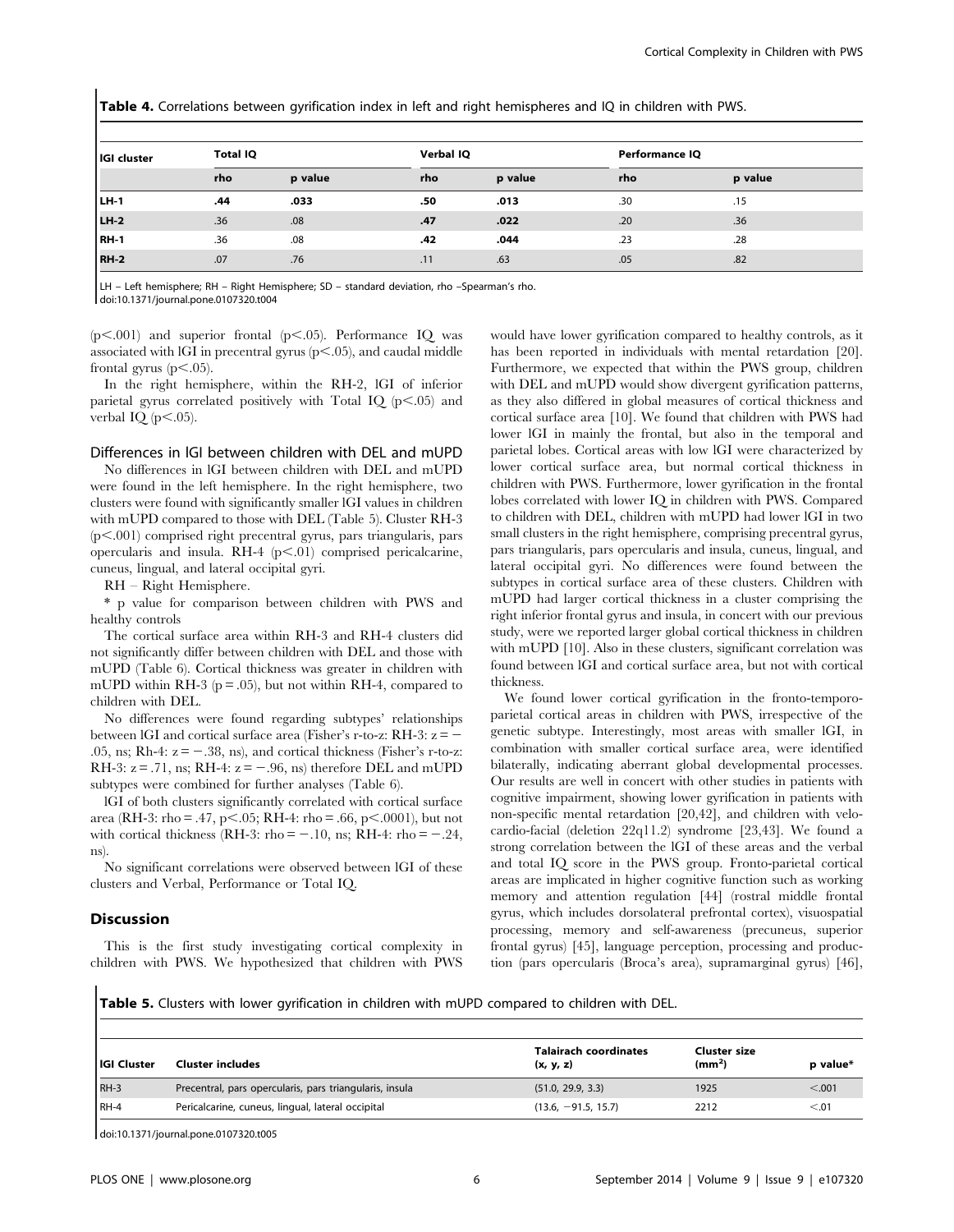| Mean (SD)<br>$-06$ (ns)<br>3.05 (.15)<br>1.96 (.24)<br>mUPD<br>mUPD<br><b>Cortical Thickness</b><br>rho (p value)<br>Mean (SD)<br>2.91 (.14)<br>1.92(11)<br>$27$ (ns)<br>ᇜ<br>ᇛ<br>Between groups Fisher's<br>Correlation with IGI <sup>1</sup><br>$-.05$ (ns)<br>.66 (p < .0001)<br>rho (p value)<br>.47 (p<.05)<br>z (p value)<br>$r-to-z$<br>p value<br>$\overline{42}$<br>$\overline{5}$<br>rho (p value)<br>1990.6 (137.5)<br>1709.8 (234.3)<br>Mean (SD)<br>.39 (ns)<br>mUPD<br>Danu<br><b>Cortical Surface Area</b><br>rho (p value)<br>1823.4 (126.8)<br>2068.8 (202.5)<br>Mean (SD)<br>.41 (ns)<br>ᇜ<br>ᇜ<br><b>GI cluster</b> | Cortical Surface Area |  | <b>Cortical Thickness</b> |               |         |                                      |
|-----------------------------------------------------------------------------------------------------------------------------------------------------------------------------------------------------------------------------------------------------------------------------------------------------------------------------------------------------------------------------------------------------------------------------------------------------------------------------------------------------------------------------------------------------------------------------------------------------------------------------------------|-----------------------|--|---------------------------|---------------|---------|--------------------------------------|
|                                                                                                                                                                                                                                                                                                                                                                                                                                                                                                                                                                                                                                         |                       |  |                           |               |         | Correlation with IGI <sup>1</sup>    |
| RH-3<br>RH-3<br>RH-4                                                                                                                                                                                                                                                                                                                                                                                                                                                                                                                                                                                                                    |                       |  |                           |               | p value | rho (p value)                        |
|                                                                                                                                                                                                                                                                                                                                                                                                                                                                                                                                                                                                                                         |                       |  |                           |               | 9       | $-.10$ (ns)                          |
|                                                                                                                                                                                                                                                                                                                                                                                                                                                                                                                                                                                                                                         |                       |  |                           |               | 95      | $-24$ (ns)                           |
|                                                                                                                                                                                                                                                                                                                                                                                                                                                                                                                                                                                                                                         |                       |  |                           |               |         |                                      |
|                                                                                                                                                                                                                                                                                                                                                                                                                                                                                                                                                                                                                                         |                       |  |                           |               |         | Between groups Fisher's<br>$-10 - 2$ |
|                                                                                                                                                                                                                                                                                                                                                                                                                                                                                                                                                                                                                                         |                       |  |                           | rho (p value) |         | z (p value)                          |
|                                                                                                                                                                                                                                                                                                                                                                                                                                                                                                                                                                                                                                         |                       |  |                           |               |         | .71(ns)                              |
| $-0.07$ (ns)<br>$-48$ (ns)<br>$-.38$ (ns)<br>.71 (p < .01)<br>.61 (p < .05)<br>RH-4                                                                                                                                                                                                                                                                                                                                                                                                                                                                                                                                                     |                       |  |                           |               |         | $-.96$ (ns)                          |

Table 6. Top part: Mean cortical surface area, cortical thickness in children with DEL and mUPD in clusters with low lGI. Bottom part: correlations between lGI and cortical surface

Table 6. Top part: Mean cortical surface area, cortical thickness in children with DEL and mUPD in clusters with low IGI. Bottom part: correlations between IGI and cortical surface

Top: There were no differences in cortical surface area between the genetic subtypes. mUPD had significantly larger cortical thickness in RH-1 only. ICI correlated with cortical surface area, but not with cortical thicknes Top: There were no differences in cortical surface area between the genetic subtypes. mUPD had significantly larger cortical thickness in RH-1 only. IGI corrical with cortical surface area, but not with cortical thickness combined sample. Bottom: IGI correlated with cortical surface area (except in RH-1 in DEL), but not with cortical thickness in both DEL and mUPD. No differences between the subtypes were found in their relationship between and cortical surface area/cortical thickness. LH – Left hemisphere; RH – Right Hemisphere; SD – standard deviation, rho –Spearman's rho. 1Correlations are calculated in total group (DEL + mUPD).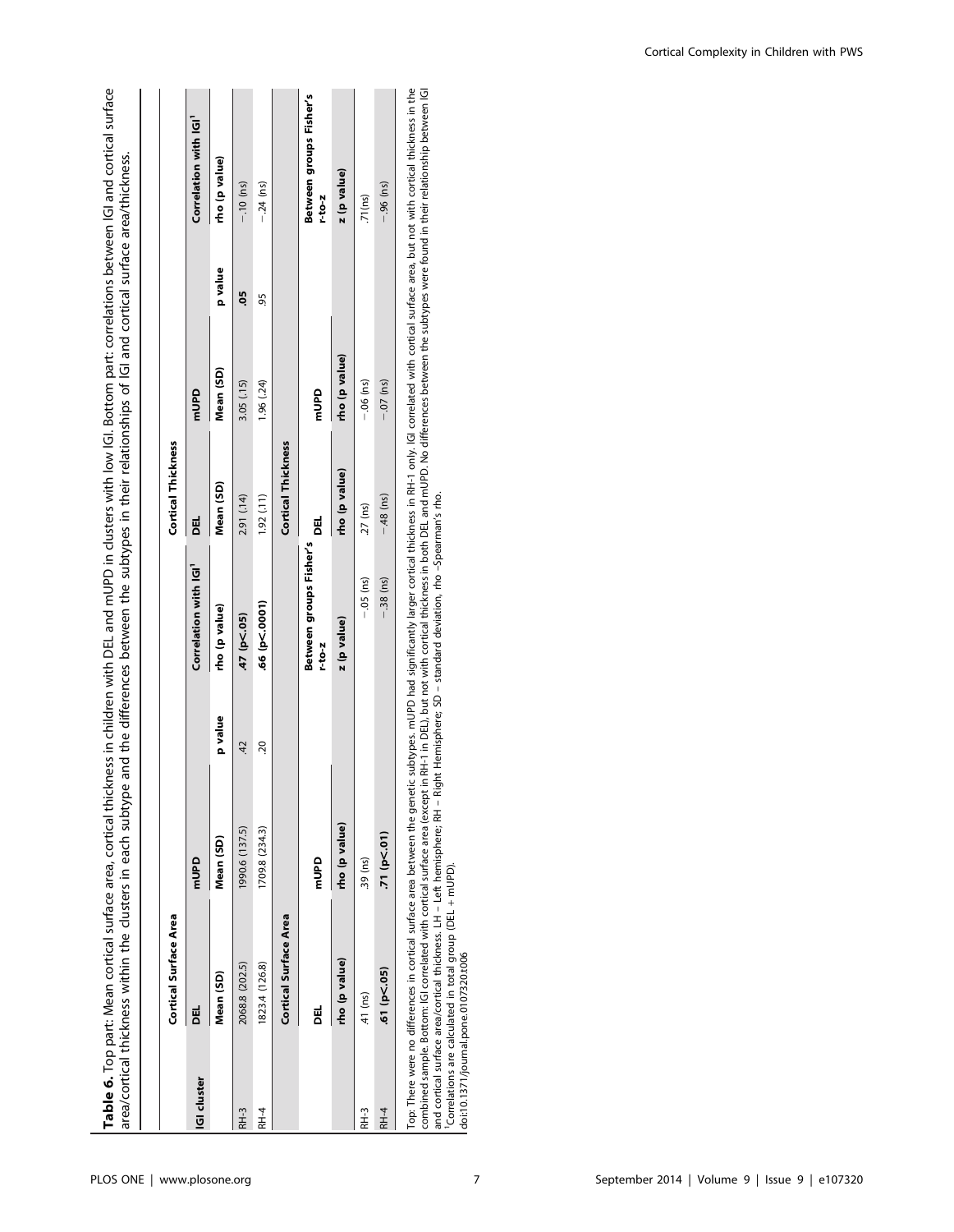somatosensory integration and processing (precentral, postcentral and paracentral gyri) [47]. Although we did not measure IQ in healthy controls, robust positive association between cortical complexity and intelligence has been reported in typically developing children [48] and adults [49].

The evolutionary emergence of higher cognitive functions in human primates may at least be partially driven by the expansion of the prefrontal cortical surface area and an increase in cortical complexity across species [12]. In addition, cortical surface area and cortical complexity are highly correlated in the rostral parts of the brain, especially prefrontal cortex in healthy human individuals [50] – in the current study we report same positive relationship between lGI and cortical surface area in both healthy controls and children with PWS. These results suggest that smaller lGI, together with smaller cortical surface area, might partially underlie the cognitive impairment in children with PWS.

The absence of large differences in cortical gyrification between the genetic subtypes of PWS might partially stem from the absent genetic expression of the PWS region on chromosome 15q11-q13, in both subtypes. Two PWS locus genes have recently been implicated in regulation of neuronal migration and maturation, namely human necdin encoding gene (NDN) and ubiquitin protein ligase E3A (UBE3A). NDN is found to be involved in the tangential migration of the GABAergic interneurons during early fetal development [51] and migration of sympathetic neurons [52]. NDN is known to have proliferation promoting properties, however, knockout of necdin resulted in no differences in cortical thickness in mice [53], suggesting that proliferation-promoting characteristics were counteracted by other genetic factors [53]. UBE3A was recently reported to be paternally expressed by immature neurons in prenatal brain development [54]; once matured, these neurons expressed the maternal UBE3A allele [54]. This implicates that all individuals with PWS with either DEL or mUPD lack paternal UBE3A expression before birth. After birth, UBE3A is expressed unaltered in individuals with DEL and is overexpressed in those with mUPD [55]. It is to date unknown whether paternal UBE3A is required for a neuron to mature or whether it is a neuronal-maturation-dependent regulator of maternal UBE3A expression and postnatal functioning of the mature neurons [54]. Further, UBE3A-expressing neurons are mostly superficial neurons, innervating layers IV-VI of the cortex [54]. Both UBE3A knockout as well as overexpression results in aberrant dendritic tree formation [56]. Given that cortex develops in an inside-out fashion with early-born neurons occupying deeper layers, the absence of paternal UBE3A gene will affect mainly late-born neurons and thus outer layers of the cortex, while the absence of paternal NDN will have an impact on interneurons throughout cortical layers [51]. Given that NDN regulates migration of interneurons, and UBE3A is involved in the maturation of late-born neurons, it is therefore plausible that lack of these two genes would result in brain-wide deficits of the cortical mantle formation due to effects on intra-cortical connectivity, however having limited effect on cortical thickness in children with PWS.

Converging evidence suggests that PWS genetic locus plays an important role in other neurodevelopmental disorders, such as Rett [57], Fragile  $\times$  [58] syndromes and autism [57]. MECP2, loss of which causes Rett syndrome, regulates the expression of 15q11.2-13 genes by binding on imprinting centre and modifying chromatin condensation. FMR1 directly interacts with CYFIP1 in controlling neural connectivity [59]. Expression of UBE3A gene was reduced in Angelman, Rett and autism post mortem brain samples [57]. All in all these studies suggest that PWS locus genes take part in a large genetic network, which regulates neurodevelopment and likely underlies intellectual disability and developmental delay in these disorders.

Early post-mortem studies of the gyrification index suggests that it is stable over the lifetime [11]. However, MRI studies suggest that gyrification patterns change during childhood and adolescence [41], which is likely to be influenced by optimization of neuronal connections and pruning and may reflect the emergence of higher cognitive functions [13,41,60]. Interestingly, we found primarily lower cortical complexity in the frontal and temporal lobes in children with PWS. In typically developing children, frontal lobes are found to mature later during cerebral development and only after phylogenetically older cortical areas have matured [61]. The older cortical areas include inferior medial frontal and temporal lobes [61], which we found to have a lower lGI in PWS. The ontologically newer cortical areas include the superior parietal and prefrontal cortices, which we found to have significantly lower lGI values in PWS. Based on these data, our findings suggest that incomplete maturation or developmental delay of the evolutionarily older cortices might have contributed to the aberrant gyrification of the frontal cortex, which might underlie the deficit in higher cognitive function seen in patients with PWS.

Our results are limited by the small sample size, thus generalization to broader PWS population should be done with great caution. Further, our control group consists of age and gender matched healthy siblings. A possible concern of recruiting siblings as control group is that volumes of most brain structures are heritable [62]. However, as PWS occurs due to a de novo genetic event during conception, we assume that unaffected siblings are representative of a random sample of the general population. The great advantage of having siblings as control group is that the effects of possible environmental and hereditary factors on brain development are greatly reduced, and that the observed significant differences are more likely PWS-specific.

## Conclusions

In conclusion, we found that children with PWS show lower cortical complexity in frontal, temporal and parietal lobes when compared to healthy controls, irrespective of their specific genotype. These results suggest that lower cortical complexity in children with PWS partially underlies cognitive impairment and developmental delay.

#### Supporting Information

Figure S1 Correlations between lGI, cortical surface area and cortical thickness in children with PWS and healthy controls. LH – Left hemisphere; RH – Right hemisphere. lGI correlated with cortical surface area in PWS and healthy controls, but not with cortical thickness. For corresponding Spearman's rho and p values, together with Fisher's r-to-z transformations for group differences in their relation between lGI and cortical surface area/cortical thickness please see Table 3.

(TIF)

Figure S2 Correlations between lGI and TIQ in children with DEL and mUPD. LH - Left Hemisphere; RH - Right Hemisphere. lGI correlated significantly with Total IQ in children with DEL and mUPD, and no differences were found between the genetic subtypes of PWS. For corresponding Spearman's rho and p values, together with Fisher's r-to-z transformations for subtype differences in their relation between lGI and IQ please see Table S1.

(TIF)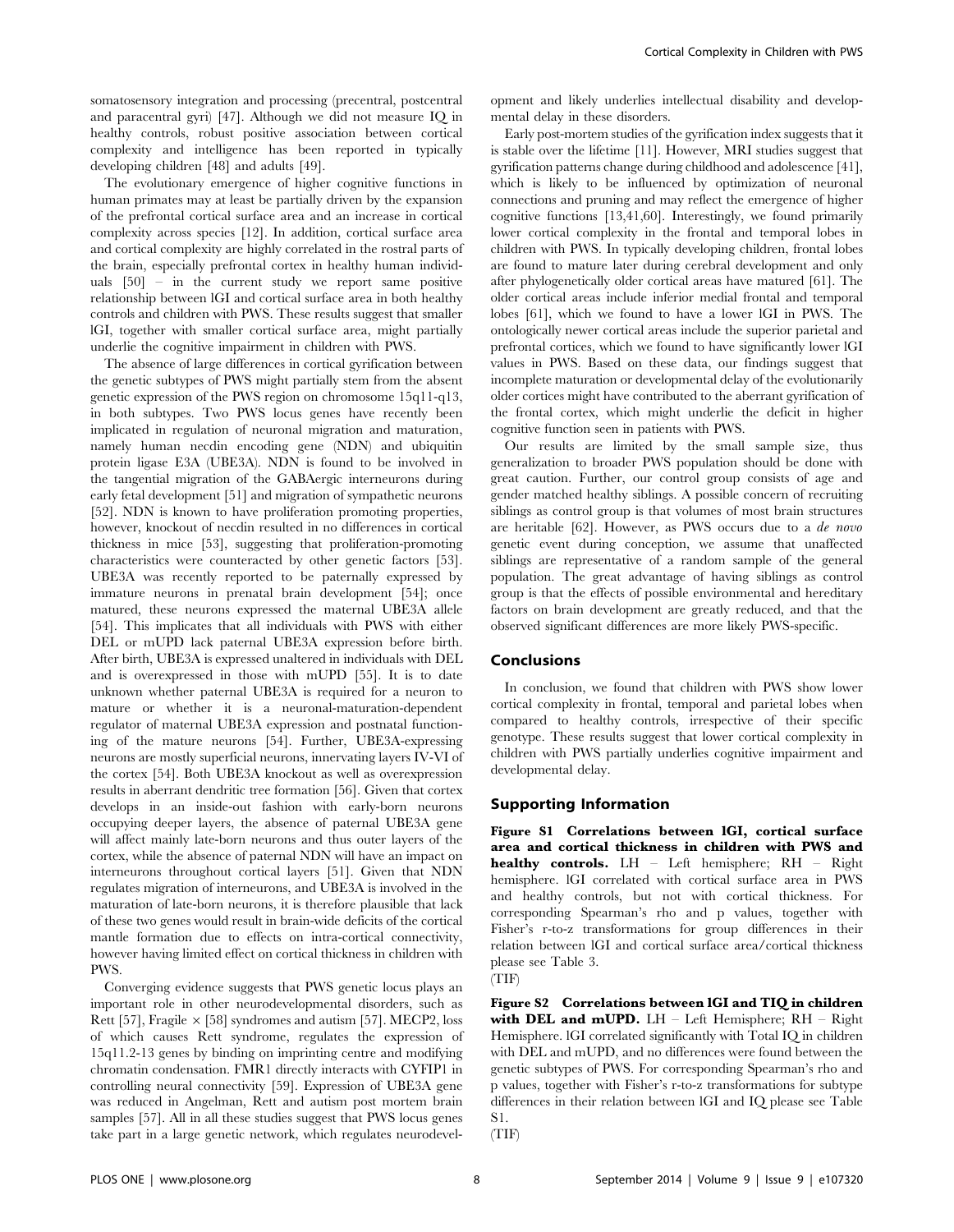Table S1 lGI and IQ relationship within mUPD and DEL groups and group differences. LH - Left hemisphere; RH – Right hemisphere, rho –Spearman's rho. No differences were found between the genetic subtype in the relationship of lGI and IQ measures.

(DOCX)

Table S2 Correlations between lGI and IQ in clusters with lower lGI in the left hemisphere in patients with PWS. LH – left hemisphere, rho –Spearman's rho. The correlation of lGI and IQ measures (Total, Verbal, Performance) per anatomical area, according to Destrieux anatomical atlas, that clusters comprised of. lGI correlated mainly with Verbal and Total IQ but less with Performance IQ. (DOCX)

Table S3 Correlations between lGI and IQ in clusters with lower lGI in the right hemisphere in patients with PWS. RH – Right hemisphere, rho –Spearman's rho. The

#### References

- 1. Ledbetter DH, Riccardi VM, Airhart SD, Strobel RJ, Keenan BS, et al. (1981) Deletions of Chromosome 15 as a Cause of the Prader-Willi Syndrome. New England Journal of Medicine 304: 325–329.
- 2. Nicholls RD, Knoll JHM, Butler MG, Karam S, Lalande M (1989) Genetic imprinting suggested by maternal heterodisomy in non-deletion Prader-Willi syndrome. Nature 342: 281–285.
- 3. Buiting K, Saitoh S, Gross S, Dittrich B, Schwartz S, et al. (1995) Inherited microdeletions in the Angelman and Prader-Willi syndromes define an imprinting centre on human chromosome 15. Nat Genet 9: 395–400.
- 4. Cassidy SB, Forsythe M, Heeger S, Nicholls RD, Schork N, et al. (1997) Comparison of phenotype between patients with Prader-Willi syndrome due to deletion 15q and uniparental disomy 15. American Journal of Medical Genetics 68: 433–440.
- 5. Vogels A, Matthijs G, Legius E, Devriendt K, Fryns JP (2003) Chromosome 15 maternal uniparental disomy and psychosis in Prader-Willi syndrome. J Med Genet 40: 72–73.
- 6. Veltman MW, Craig EE, Bolton PF (2005) Autism spectrum disorders in Prader-Willi and Angelman syndromes: a systematic review. Psychiatr Genet 15: 243– 254.
- 7. Ogura K, Fujii T, Abe N, Hosokai Y, Shinohara M, et al. (2011) Small gray matter volume in orbitofrontal cortex in Prader-Willi syndrome: a voxel-based MRI study. Hum Brain Mapp32: 1059–1066.
- 8. Honea RA, Holsen LM, Lepping RJ, Perea R, Butler MG, et al. (2012) The neuroanatomy of genetic subtype differences in Prader-Willi syndrome. American Journal of Medical Genetics Part B: Neuropsychiatric Genetics 159: 243–253.
- 9. Miller JL, Couch JA, Schmalfuss I, He G, Liu Y, et al. (2007) Intracranial abnormalities detected by three-dimensional magnetic resonance imaging in Prader-Willi syndrome. Am J Med Genet A 143: 476–483.
- Lukoshe A, White T, Schmidt M, van der Lugt A, Hokken-Koelega A (2013) Divergent structural brain abnormalities between different genetic subtypes of children with Prader-Willi syndrome. Journal of Neurodevelopmental Disorders 5: 31.
- 11. Zilles K, Armstrong E, Schleicher A, Kretschmann HJ (1988) The human pattern of gyrification in the cerebral cortex. Anat Embryol (Berl) 179: 173–179.
- 12. Zilles K, Palomero-Gallagher N, Amunts K (2013) Development of cortical folding during evolution and ontogeny. Trends Neurosci 36: 275–284. 13. Hilgetag CC, Barbas H (2006) Role of mechanical factors in the morphology of
- the primate cerebral cortex. PLoS Comput Biol 2: e22.
- 14. Magnotta VA, Andreasen NC, Schultz SK, Harris G, Cizadlo T, et al. (1999) Quantitative in vivo measurement of gyrification in the human brain: changes associated with aging. Cerebral Cortex 9: 151–160.
- 15. Su S, White T, Schmidt M, Kao CY, Sapiro G (2013) Geometric computation of human gyrification indexes from magnetic resonance images. Hum Brain Mapp34: 1230–1244.
- 16. Schaer M, Cuadra MB, Tamarit L, Lazeyras F, Eliez S, et al. (2008) A surfacebased approach to quantify local cortical gyrification. IEEE Trans Med Imaging 27: 161–170.
- 17. Wallace GL, Robustelli B, Dankner N, Kenworthy L, Giedd JN, et al. (2013) Increased gyrification, but comparable surface area in adolescents with autism spectrum disorders. Brain 136: 1956–1967.
- 18. Piven J, Berthier ML, Starkstein SE, Nehme E (1990) Magnetic resonance imaging evidence for a defect of cerebral cortical development in autism. The American journal of psychiatry.
- 19. Harris JM, Whalley H, Yates S, Miller P, Johnstone EC, et al. (2004) Abnormal cortical folding in high-risk individuals: a predictor of the development of schizophrenia? Biological psychiatry 56: 182–189.

correlation of lGI and IQ measures (Total, Verbal, Performance) per anatomical area, according to Destrieux anatomical atlas, that clusters comprised of. lGI correlated mainly with Verbal and Total IQ, but less with Performance IQ. (DOCX)

#### Acknowledgments

We would like to thank parents and children for their participation. We also thank Afzal Bechan and Marielle van Eekelen with their assistance with the MRI acquisition and Zyrhea Troeman for conducting the IQ tests.

## Author Contributions

Conceived and designed the experiments: AL ACHK AvdL. Performed the experiments: AL. Analyzed the data: AL ACHK TW. Contributed to the writing of the manuscript: AL.

- 20. Zhang Y, Zhou Y, Yu C, Lin L, Li C, et al. (2010) Reduced cortical folding in mental retardation. AJNR Am J Neuroradiol 31: 1063–1067.
- 21. Casanova MF, Araque J, Giedd J, Rumsey JM (2004) Reduced brain size and gyrification in the brains of dyslexic patients. J Child Neurol 19: 275–281.
- 22. White T, Andreasen NC, Nopoulos P, Magnotta V (2003) Gyrification abnormalities in childhood- and adolescent-onset schizophrenia. Biol Psychiatry 54: 418–426.
- 23. Schaer M, Eric Schmitt J, Glaser B, Lazeyras Fß, Delavelle J, et al. (2006) Abnormal patterns of cortical gyrification in velo-cardio-facial syndrome (deletion 22q11.2): An MRI study. Psychiatry Research: Neuroimaging 146: 1–11.
- 24. Bearden CE, van Erp TGM, Dutton RA, Lee AD, Simon TJ, et al. (2009) Alterations in Midline Cortical Thickness and Gyrification Patterns Mapped in Children with 22q11.2 Deletions. Cerebral Cortex 19: 115–126.
- 25. Roof E, Stone W, MacLean W, Feurer I, Thompson T, et al. (2000) Intellectual characteristics of Prader–Willi syndrome: comparison of genetic subtypes. Journal of Intellectual Disability Research 44: 25–30.
- 26. Siemensma EP, Tummers-de Lind van Wijngaarden RF, Festen DA, Troeman ZC, van Alfen-van der Velden AA, et al. (2012) Beneficial effects of growth hormone treatment on cognition in children with Prader-Willi syndrome: a randomized controlled trial and longitudinal study. J Clin Endocrinol Metab 97: 2307–2314.
- 27. Festen DA, Wevers M, Lindgren AC, Bohm B, Otten BJ, et al. (2008) Mental and motor development before and during growth hormone treatment in infants and toddlers with Prader-Willi syndrome. Clin Endocrinol (Oxf) 68: 919–925.
- 28. Van Haasen P, De Bruyn E, Pijl Y, Poortinga Y, Lutje-Spelberg H, et al. (1986) Wechsler intelligence scale for children-revised, Dutch Version. Swets & Zetlinger BV, Lisse, the Netherlands.
- 29. Siemensma EPC, Festen DAM, Troeman ZCE, van Alfen-van der Velden AJ, Otten BJ, et al. (2012) Beneficial Effects of Growth Hormone Treatment on Cognition in Children with Prader-Willi Syndrome: A Randomized Controlled Trial and Longitudinal Study. Journal of Clinical Endocrinology & Metabolism 97: 2307–2314.
- 30. White T, El Marroun H, Nijs I, Schmidt M, van der Lugt A, et al. (2013) Pediatric population-based neuroimaging and the Generation R Study: the intersection of developmental neuroscience and epidemiology. Eur J Epidemiol 28: 99–111.
- 31. Dale AM, Fischl B, Sereno MI (1999) Cortical Surface-Based Analysis: I. Segmentation and Surface Reconstruction. NeuroImage 9: 179–194.
- 32. Segonne F, Dale AM, Busa E, Glessner M, Salat D, et al. (2004) A hybrid approach to the skull stripping problem in MRI. Neuroimage 22: 1060–1075.
- 33. Fischl B, Salat DH, van der Kouwe AJW, Makris N, Ségonne F, et al. (2004) Sequence-independent segmentation of magnetic resonance images. Neuroimage 23: S69–S84.
- 34. Reuter M, Rosas HD, Fischl B (2010) Highly accurate inverse consistent registration: a robust approach. Neuroimage 53: 1181–1196.
- 35. Fischl B, Salat DH, Busa E, Albert M, Dieterich M, et al. (2002) Whole brain segmentation: automated labeling of neuroanatomical structures in the human brain. Neuron 33: 341–355.
- 36. Sled JG, Zijdenbos AP, Evans AC (1998) A nonparametric method for automatic correction of intensity nonuniformity in MRI data. Medical Imaging, IEEE Transactions on 17: 87–97.
- 37. Fischl B, Liu A, Dale AM (2001) Automated manifold surgery: constructing geometrically accurate and topologically correct models of the human cerebral cortex. Medical Imaging, IEEE Transactions on 20: 70–80.